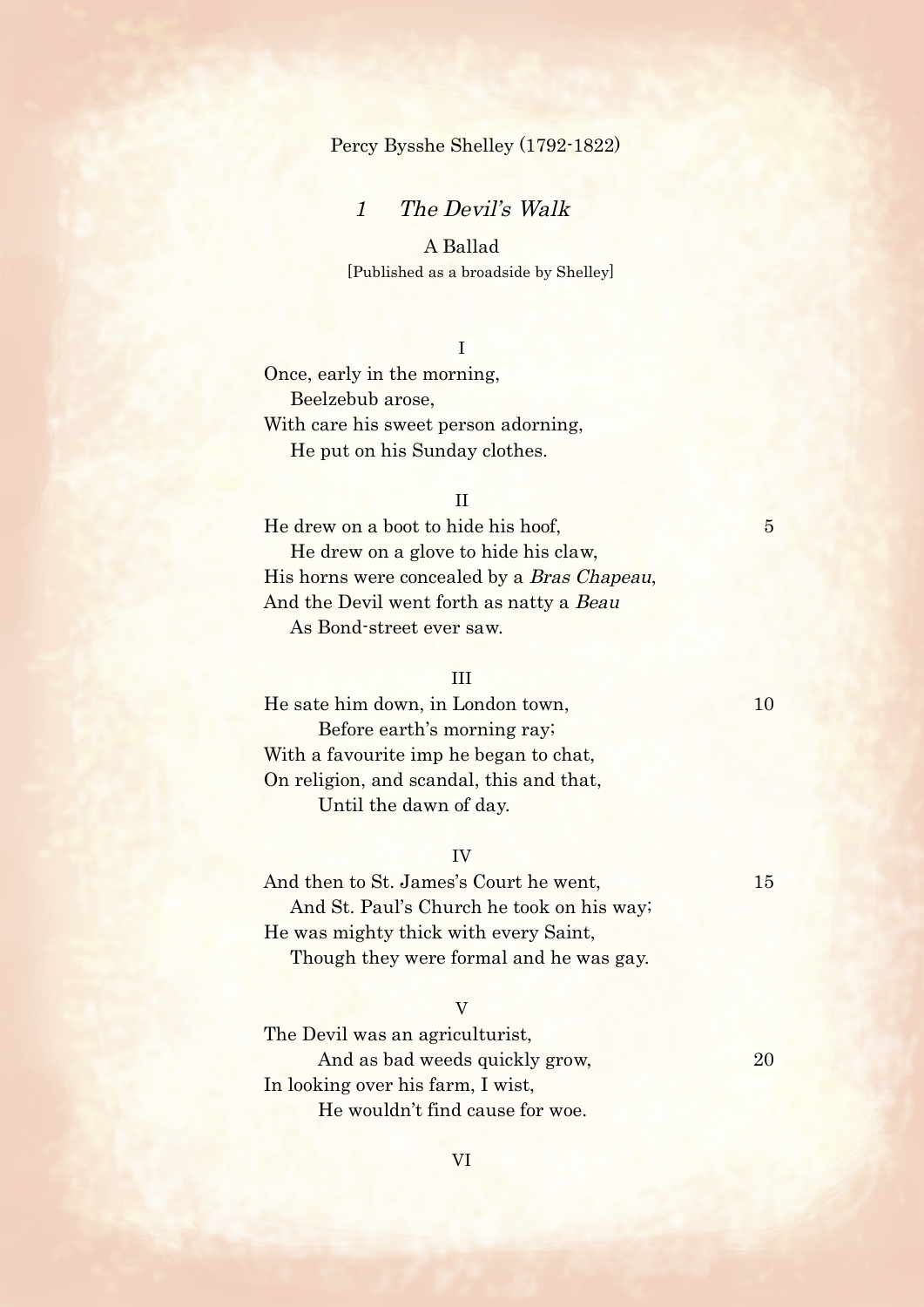### He peeped in each hole, to each chamber stole,

His promising live-stock to view; Grinning applause, he just showed them his claws, 25 And they shrunk with affright from his ugly sight, Whose work they delighted to do.

### VII

Satan poked his red nose into crannies so small One would think that the innocents fair, Poor lambkins! were just doing nothing at all 30 But settling some dress or arranging some ball, But the Devil saw deeper there.

### **VIII**

A Priest, at whose elbow the Devil during prayer Sate familiarly, side by side, Declared that, if the Tempter were there, 35 His presence he would not abide. Ah! ah! thought Old Nick, that's a very stale trick, For without the Devil, O favourite of Evil, In your carriage you would not ride.

### IX

Satan next saw a brainless King, 40 Whose house was as hot as his own; Many Imps in attendance were there on the wing, They flapped the pennon and twisted the sting, Close by the very Throne.

### X

Ah! ah! thought Satan, the pasture is good, 45 My Cattle will here thrive better than others; They dine on news of human blood, They sup on the groans of the dying and dead, And supperless never will go to bed; Which will make them fat as their brothers.  $50$ 

### XI

Fat as the Fiends that feed on blood, Fresh and warm from the fields of Spain, Where Ruin ploughs her gory way,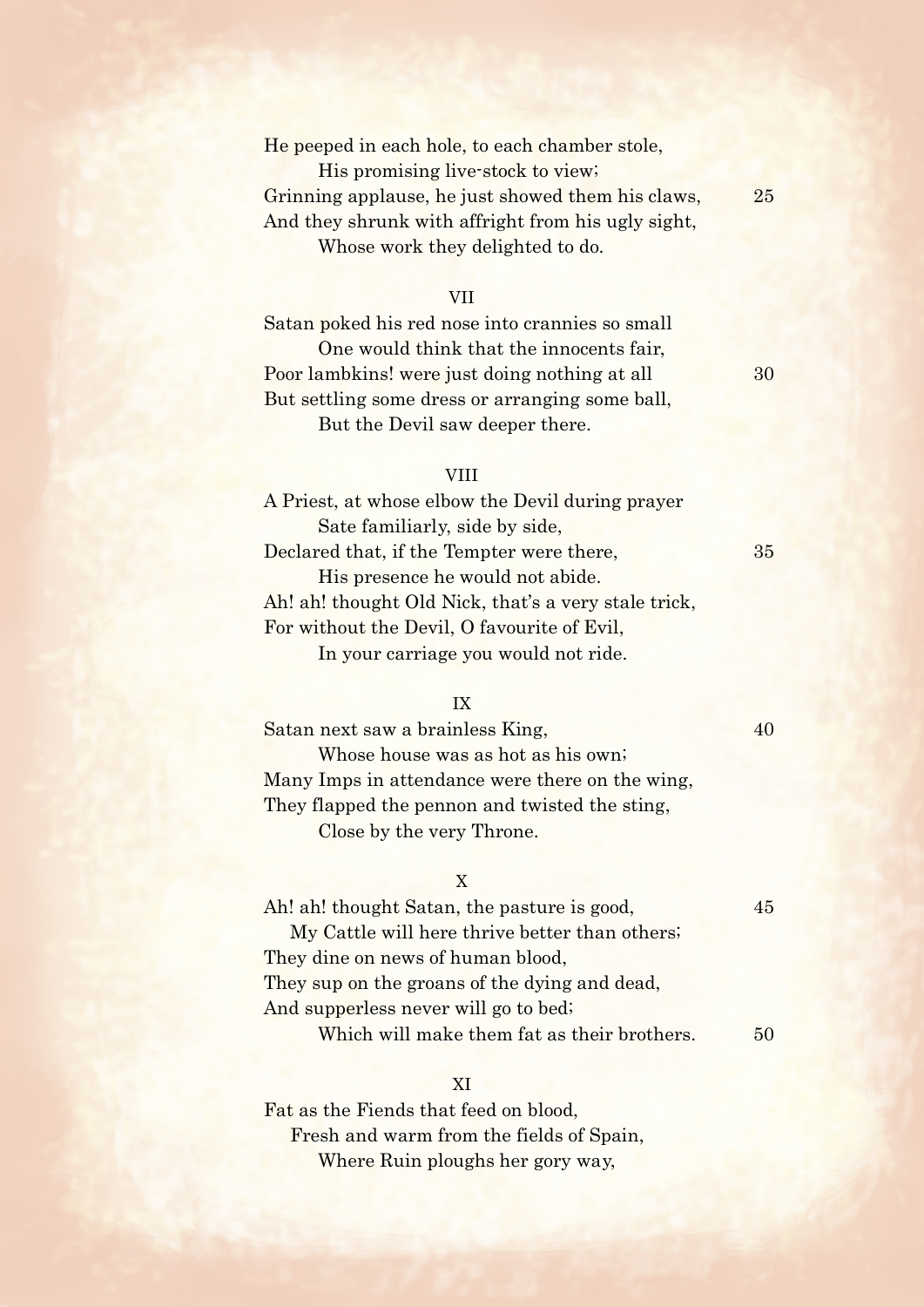# Where the shoots of earth are nipped in the bud, Where Hell is the Victor's prey, 55 Its glory the meed of the slain.

## XII

Fat — as the Death-birds on Erin's shore, That glutted themselves in her dearest gore, And flitted round Castlereagh, When they snatched the Patriot's heart, that his grasp 60 Had torn from its widow's maniac clasp, And fled at the dawn of day.

### XIII

Fat — as the Reptiles of the tomb, That riot in corruption's spoil, That fret their little hour in gloom, 65 And creep, and live the while.

## XIV

Fat as that Prince's maudlin brain, Which, addled by some gilded toy, Tired, gives his sweetmeat, and again Cries for it, like a humoured boy. 70

### XV

For he is fat,  $-$  his waistcoat gay, When strained upon a levee day, Scarce meets across his princely paunch; And pantaloons are like half-moons Upon each brawny haunch. 75

### XVI

How vast his stock of calf! when plenty Had filled his empty head and heart, Enough to satiate foplings twenty, Could make his pantaloon seams start.

### XVII

The Devil (who sometimes is called Nature), 80 For men of power provides thus well, Whilst every change and every feature,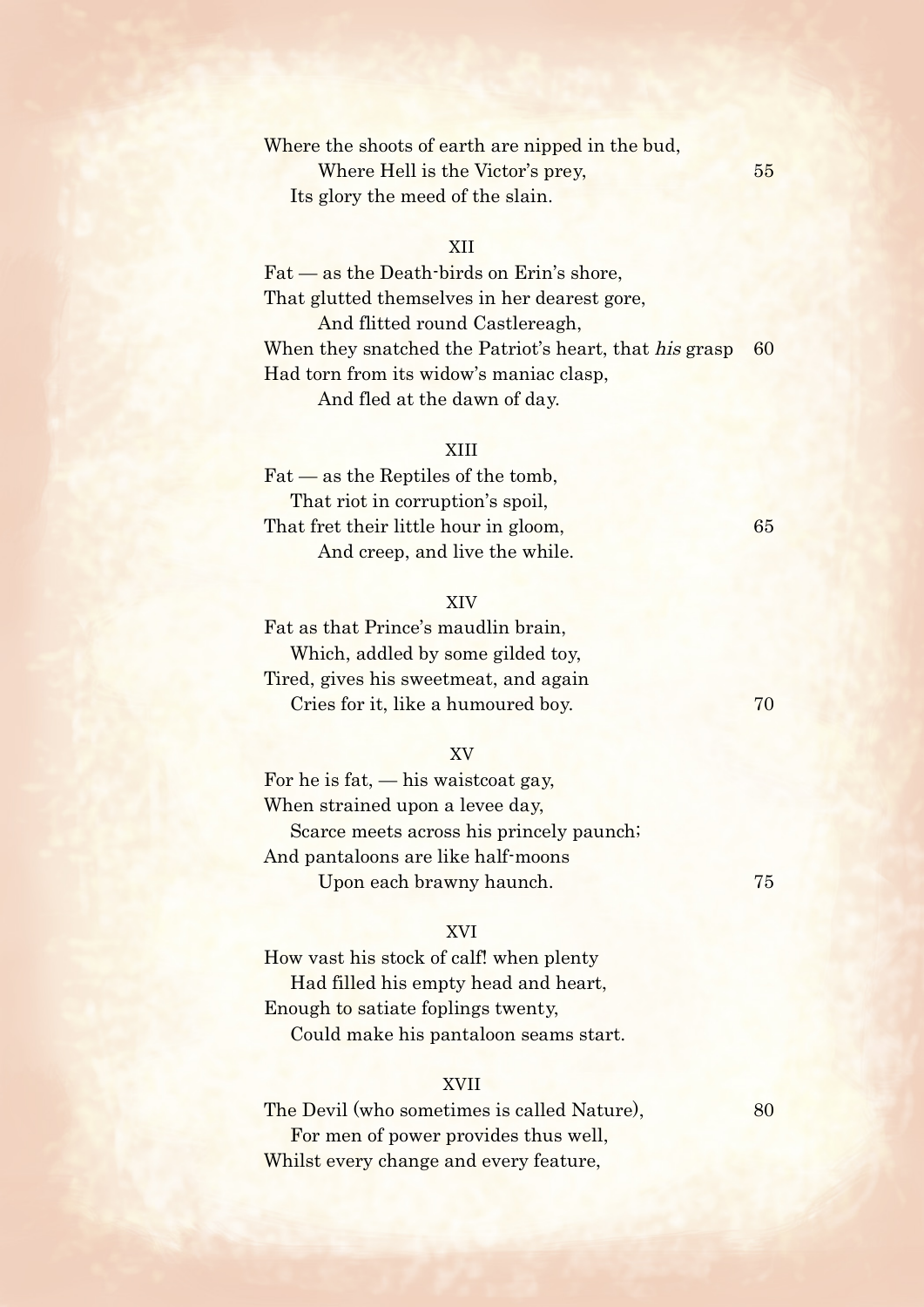Their great original can tell.

# XVIII

Satan saw a lawyer a viper slay, That crawled up the leg of his table, 85 It reminded him most marvellously Of the story of Cain and Abel.

## XIX

| The wealthy yeoman, as he wanders          |    |
|--------------------------------------------|----|
| His fertile fields among,                  |    |
| And on his thriving cattle ponders,        | 90 |
| Counts his sure gains, and hums a song;    |    |
| Thus did the Devil, through earth walking, |    |
| Hum low a hellish song.                    |    |

## XX

| For they thrive well whose garb of gore |    |
|-----------------------------------------|----|
| Is Satan's choicest livery,             | 95 |
| And they thrive well who from the poor  |    |
| Have snatched the bread of penury,      |    |
| And heap the houseless wanderer's store |    |
| On the rank pile of luxury.             |    |
|                                         |    |

### XXI

| The Bishops thrive, though they are big;  | 100 |
|-------------------------------------------|-----|
| The Lawyers thrive, though they are thin. |     |
| For every gown, and every wig,            |     |
| Hides the safe thrift of Hell within.     |     |

### XXII

Thus pigs were never counted clean, Although they dine on finest corn; 105 And cormorants are sin-like lean, Although they eat from night to morn.

# XXIII

| Oh! why is the Father of Hell in such glee,   |     |
|-----------------------------------------------|-----|
| As he grins from ear to ear?                  |     |
| Why does he doff his clothes joyfully,        | 110 |
| As he skips, and prances, and flaps his wing, |     |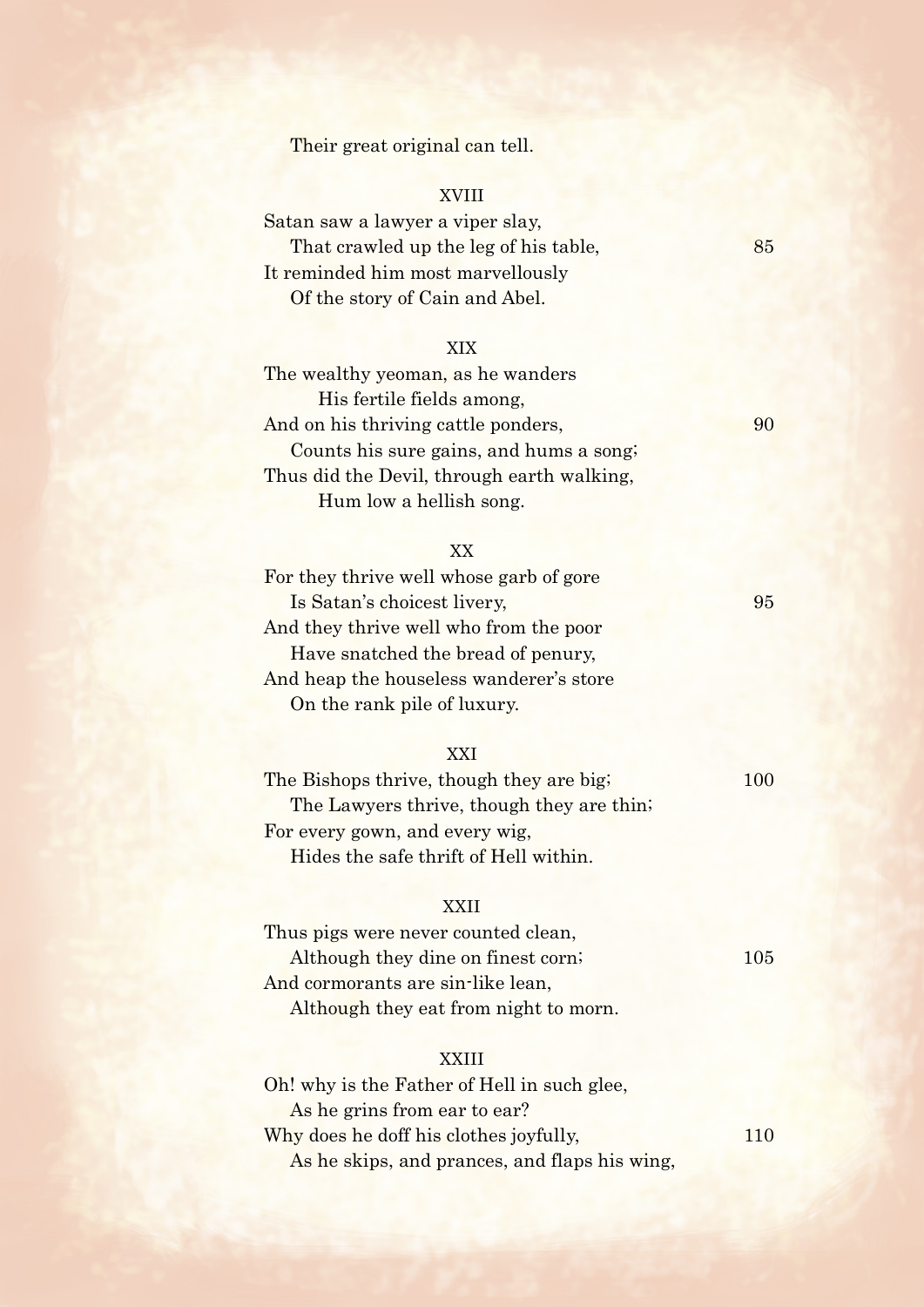# As he sidles, leers, and twirls his sting, And dares, as he is, to appear?

# XXIV

| A states man passed $-$ alone to him,   |      |
|-----------------------------------------|------|
| The Devil dare his whole shape uncover, | 11.5 |
| To show each feature, every limb,       |      |
| Secure of an unchanging lover.          |      |

### XXV

| At this known sign, a welcome sight,   |     |
|----------------------------------------|-----|
| The watchful demons sought their King, |     |
| And every Fiend of the Stygian night,  | 120 |
| Was in an instant on the wing.         |     |

## XXVI

| 125 |
|-----|
|     |
|     |
|     |

## XXVII

| Hark! the earthquake's crash I hear, $-$ |     |
|------------------------------------------|-----|
| Kings turn pale, and Conquerors start,   |     |
| Ruffians tremble in their fear,          | 130 |
| For their Satan doth depart.             |     |

## XXVIII

This day Fiends give to revelry To celebrate their King's return, And with delight its Sire to see Hell's adamantine limits burn. 135

### **XXIX**

But were the Devil's sight as keen As Reason's penetrating eye, His sulphurous Majesty I ween, Would find but little cause for joy.